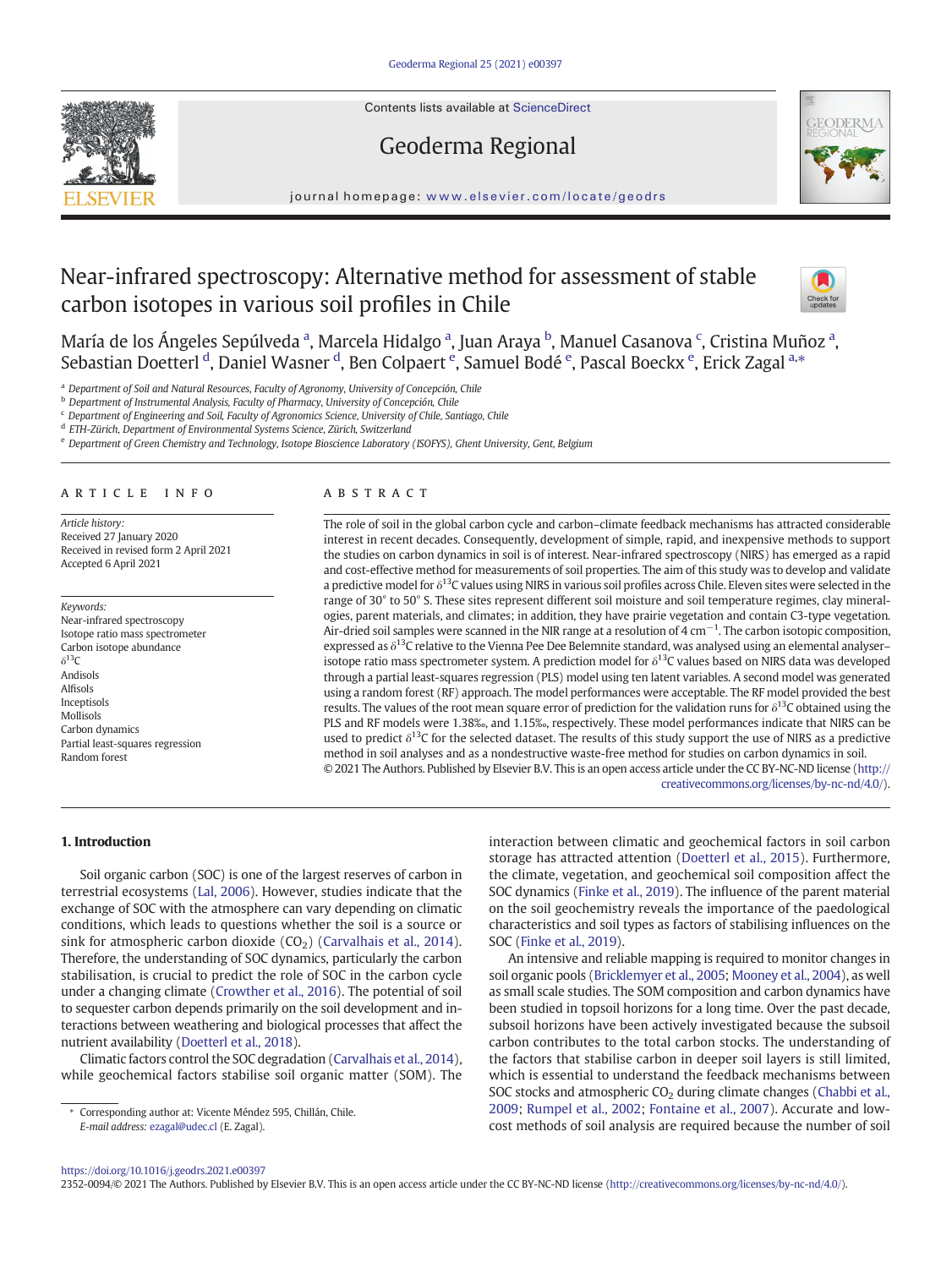<span id="page-1-0"></span>samples typically involved in such studies is large. During the past two decades, visible–near-infrared (vis–NIR) diffuse reflectance spectroscopy has been developed as an easy-to-use method, suitable for prediction of several soil properties (e.g., % C, % N, pH, and texture) [\(Viscarra](#page-7-0) [Rossel et al., 2006](#page-7-0); [Petisco et al., 2006](#page-7-0); [Zornoza et al., 2008\)](#page-7-0).

Numerous methods can be used to study the dynamics of SOC. Techniques that can measure the isotopic abundance of  $^{13}$ C in SOC are useful to elucidate C-process dynamics ([Balesdent et al., 1993](#page-7-0); [Balesdent and](#page-7-0) [Mariotti, 1996;](#page-7-0) [Glaser, 2005](#page-7-0); [Trumbore, 2009;](#page-7-0) [Accoe et al., 2003\)](#page-7-0). [Accoe et al. \(2003\)](#page-7-0) proposed that the change in  $^{13}$ C content in soil profiles can be used as an indicator of the stability of SOM. The isotopic ratios of several elements (e.g., carbon, nitrogen, and oxygen) in the soil are typically determined using isotope ratio mass spectrometry (IRMS) [\(Balesdent and Mariotti, 1996;](#page-7-0) [Glaser, 2005;](#page-7-0) [Trumbore, 2009\)](#page-7-0). However, IRMS is complex and requires both sophisticated equipment and trained personnel, which limits the number of samples that can be analysed.

Near-infrared reflectance spectroscopy (NIRS) has numerous characteristics of interest for agronomic and environmental studies. The sample preparation involves only drying and grinding. The analysis is nondestructive, without hazardous chemicals. In addition, the measurement period is only a few seconds. Furthermore, NIRS is suitable for analyses of large samples. Multiple soil properties can be estimated by a single scan. In recent years, NIRS has also been used to determine the abundance of stable carbon isotopes in soil. NIRS has been used to predict  $\delta^{13}$ C in soil ([Fuentes et al., 2012](#page-7-0); [Winowiecki et al., 2017\)](#page-7-0). These studies indicate that infrared spectroscopy is a promising method to estimate  $\delta^{13}$ C in soil, which can enable an increased number of analysed samples, often required for studies on carbon dynamics in soil [\(Accoe et al., 2003](#page-7-0)).

NIRS generates complex absorption patterns, which need to be mathematically processed to correlate latent variables with soil properties [\(Stenberg et al., 2010](#page-7-0)). Such analyses of soil spectra require multi-variate calibrations [\(Martens and Naes, 1989\)](#page-7-0) to capture the information relevant to the calibration and validation of predictive models. Recently, the number of studies on the multi-variate analysis of NIRS data has largely increased. Good results have been obtained for multiple soil properties [\(Theo, 2005;](#page-7-0) [Viscarra Rossel et al., 2006](#page-7-0); [Viscarra Rossel and McBratney, 1998;](#page-7-0) [Zornoza et al., 2008\)](#page-7-0). NIRS is a more accessible method for the analysis and a more suitable alternative to conventional chemical methods of soil analysis [\(Fuentes et al., 2012\)](#page-7-0).

We report the development and validation of a predictive model to estimate  $\delta^{13}$ C in topsoil and subsoils, which can improve our knowledge of the mechanisms of SOC stocks during climate changes. In contrast to those in other studies, this model attributed the changes in the signals to various soil types and profiles under different climatic conditions. The implementation of this alternative methodology using NIRS to

Table 1

Description of the 11 sites used for the calibration and validation of the predictive model.

assess stable isotopes of carbon in soil is presented as a viable and low-cost technique for studies on soil carbon dynamics in wide transects and at different depths, which are factors that increase the complexity and cost of the analysis.

# 2. Materials and methods

# 2.1. Soil sampling

From the Chilean Coquimbo Region to the Magallanes Region (30°– 50° S), a total of eleven sites were carefully chosen to have a representative soil transect (see [Doetterl et al. \(2015\)](#page-7-0) for the used selection criteria). The criteria included soils with a broad pH range (4.6–7.5) and null HCl reaction, soils having various soil moisture regimes (SMRs) (aridic, ustic, xeric, udic, and perudic), soil temperature regimes (STRs) (thermic, isothermic, mesic, isomesic, and cryic), and clay mineralogies (short range order mineral phases and crystalline), soils with different parent materials (volcanic ash, alluvial, fluvio-glacial material, marine sediment, etc.), soils located within different climatic zones (arid–semiarid, Mediterranean arid, Mediterranean humid, humid, and Magallanian), and soils under natural prairie vegetation conditions (C3-type vegetation). Field sampling campaigns were carried out primarily during summer (2017–2018). Sampling units were defined in plots of  $50 \times 50$  m, from which six random soil cores were extracted. These campaigns were an extension of the transect reported by [Doetterl et al. \(2015\)](#page-7-0) and included additional depths of soil layers. We chose these sites to maximise the climatic and physicochemical diversities of the soils to train models with the widest range of application. Site locations and basic physicochemical variables are listed in Tables 1, 2 and 3. (See [Fig. 1](#page-2-0).)

#### 2.2. Sample preparation

Soil samples were collected in triplicate to a depth of 60 cm or 30 cm (until gravel material was encountered) using polyvinylchloride (PVC) tubes (height: 35 cm; diameter: 90 mm) to extract undisturbed soil samples. The samples were then transported to the University of Concepción, where they were stored at −20°C until further processing. Soil sample profiles were obtained at intervals of 2 cm to a depth of 10cm, at intervals of 5 cm in the depth range of 10–30 cm, and at intervals of 10cm in the depth range of 30–60 cm. To obtain detailed soil layer data, the tubes were cut using a custom-designed device, which actioned a steel saw unit at a high speed. The procedures were carried out very carefully to avoid contamination of the soil with PVC powder or other materials. The samples were air-dried and sieved at 2 mm. The fine roots were removed using electrostatic energy, as described by [Kuzyakov et al. \(2001\)](#page-7-0).

| Soil series        | <b>WGS1984</b> |              | <b>STR</b> | <b>SMR</b> | Soil suborder            | Geomorphology               |  |  |  |
|--------------------|----------------|--------------|------------|------------|--------------------------|-----------------------------|--|--|--|
|                    | X              | $\mathbf{V}$ |            |            |                          |                             |  |  |  |
|                    | (ddd,ddd)      | (ddd, ddd)   |            |            | (Soil taxonomy)          |                             |  |  |  |
| Calle Larga        | $-70.52162$    | $-32.87609$  | Thermic    | Xeric      | <b>Typic Argixeroll</b>  | Piedmont                    |  |  |  |
| Pimpinela          | $-70.72972$    | $-34.32387$  | Thermic    | Xeric      | Mollic Haploxeralf       | Piedmont                    |  |  |  |
| <b>Bramaderos</b>  | $-71.31464$    | $-35.61330$  | Thermic    | Xeric      | Humic Haploxerand        | High alluvial terraces      |  |  |  |
| Santa Bárbara      | $-71.69721$    | $-36.45816$  | Thermic    | Xeric      | <b>Typic Haploxerand</b> | Old fluvio-glacial terraces |  |  |  |
| Choshuenco         | $-72.11120$    | $-39.85941$  | Isomesic   | Udic       | <b>Andic Dystrudept</b>  | Hillocks and hills          |  |  |  |
| Mayamó             | $-73.79915$    | $-42.05300$  | Isomesic   | Perudic    | Acrudoxic Durudand       | Gentle rolling hills        |  |  |  |
| Aituí              | $-73.61712$    | $-43.05791$  | Isomesic   | Perudic    | Hydric Fulvudand         | High planes                 |  |  |  |
| Puerto Cisnes      | $-72.61337$    | $-45.38105$  | Isomesic   | Perudic    | Acrudoxic Fulvudand      | Fluvio-glacial terrace      |  |  |  |
| Bahía Exploradores | $-73.06868$    | $-46.50487$  | Mesic      | Udic       | Oxyaquic Hapludand       | Hills                       |  |  |  |
| Aguas Frescas      | $-70.98.860$   | $-53.43267$  | Cryic      | Udic       | Inceptisol               | Marine terraces             |  |  |  |
| Santa Olga         | $-70.36106$    | $-53.31478$  | Isomesic   | Perudic    | Inceptisol               | Marine terraces             |  |  |  |

X and Y: coordinates; STR: soil thermic regime; SMR: soil moisture regime.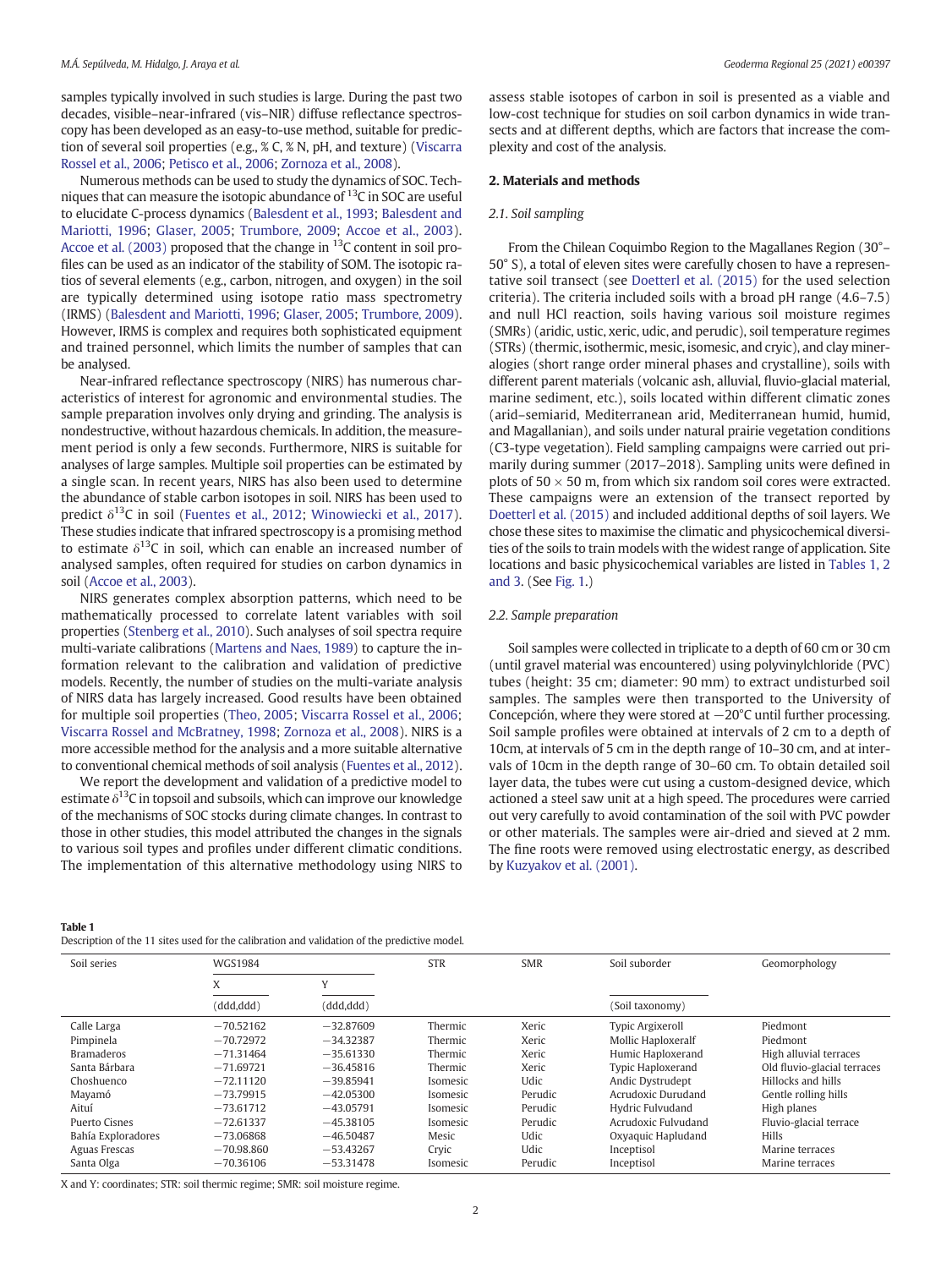#### <span id="page-2-0"></span>Table 2

Chemical and physical properties of the 11 sites used for the model construction.

| Soil series          | Nitrogen<br>$(g N \cdot kg^{-1})$ | soil)     |           | Carbon   | $(g C \cdot kg^{-1} sol)$ |           | <b>Bulk density</b><br>(gr | $\cdot$ cm <sup>-3</sup> |           | DH<br>(KCl) |           |           | TRB      | $(\text{cmol}_c \cdot \text{kg}^{-1})$ |           | Clay $%$ |           |           |
|----------------------|-----------------------------------|-----------|-----------|----------|---------------------------|-----------|----------------------------|--------------------------|-----------|-------------|-----------|-----------|----------|----------------------------------------|-----------|----------|-----------|-----------|
| Depth (cm)           | $0 - 10$                          | $10 - 30$ | $30 - 60$ | $0 - 10$ | $10 - 30$                 | $30 - 60$ | $0 - 10$                   | $10 - 30$                | $30 - 60$ | $0 - 10$    | $10 - 30$ | $30 - 60$ | $0 - 10$ | $10 - 30$                              | $30 - 60$ | $0 - 10$ | $10 - 30$ | $30 - 60$ |
| Calle Larga          | 5,8                               | 2,3       | ns.       | 52,2     | 20.9                      | ns        | 1,4                        | 1.8                      | ns        | 5,3         | 5,3       | ns        | 23,8     | 19,9                                   | ns        | 32.3     | 32,7      | ns        |
| Pimpinela            | 2.0                               | 1.6       | ns.       | 20.1     | 14,6                      | ns        | 0.9                        | 1.1                      | ns        | 5.5         | 5.5       | ns        | 13.4     | 17.0                                   | ns        | 36.0     | 37.1      | ns        |
| <b>Bramaderos</b>    | 4,7                               | 5.1       | 4.4       | 54.5     | 59.8                      | 55.4      | 1.4                        | 1.5                      | 0.9       | 5.1         | 5.1       | 5.1       | 10.5     | 10.1                                   | 8.8       | 20.7     | 26.1      | 19,9      |
| Santa Bárbara        | 5,1                               | 3.3       | 2.1       | 62.4     | 40.6                      | 23.8      | 0.8                        | 0.7                      | 0.6       | 4.9         | 5.3       | 5.8       | 2.1      | 5.4                                    | 5.8       | 29.5     | 37.8      | 35,5      |
| Choshuenco           | 9,3                               | 4.3       | 3.9       | 108.0    | 43.3                      | 47.1      | 0.7                        | 0.5                      | 0.8       | 4.5         | 4.8       | 5.1       | 3.5      | 1.9                                    | 3.7       | 15.6     | 7.2       | 10.7      |
| Mayamó               | 11.0                              | 6.4       | 4.6       | 138.6    | 91.9                      | 59.4      | 0.7                        | 0.6                      | 0.8       | 4.4         | 4.3       | 5,1       | 4.6      | 1.9                                    | 0.7       | 8.4      | 15,6      | 23,9      |
| Aituí                | 13.7                              | 7.5       | 5.4       | 171.9    | 105.2                     | 71.1      | 0.6                        | 0.4                      | 0.5       | 4.6         | 4.7       | 5.2       | 5.3      | 1.9                                    | 1.0       | 16.8     | 19.2      | 31,6      |
| <b>Puerto Cisnes</b> | 16.1                              | 10.4      | 6.6       | 163.9    | 26.5                      | 82.8      | 0.5                        | 0.6                      | 0.3       | 4.2         | 4.7       | 4.6       | 2.7      | 1.1                                    | 2.1       | 17.5     | 10.4      | 21.8      |
| Bahía Exploradores   | 4.9                               | 1.0       | 1.0       | 60.7     | 15.8                      | 14.5      | 1.7                        | 1.7                      | 1.0       | 4.0         | 4,7       | 4,4       | 2.1      | 0.3                                    | 0.5       | 24.3     | 25.5      | 22,0      |
| Aguas Frescas        | 4.5                               | 0.5       | ns        | 67.7     | 13.3                      | ns        | 0.7                        | 0.7                      | ns        | 4.8         | 4.3       | ns        | 27.3     | 1.8                                    | ns        | 7.6      | 9.9       | ns        |
| Santa Olga           | 7,7                               | 4,8       | ns.       | 150,2    | 91,9                      | ns        | 0,6                        | 0,8                      | ns        | 4.0         | 3,9       | ns        | 12,9     | 9.5                                    | ns        | 13,0     | 23.1      | ns        |

ns: not sampled owing to excess of gravel.

#### Table 3

Descriptive statistics for chemical and physical properties of the 11 sites used for the model construction.

| Soil property                              | n <sup>a</sup> | Min | Max   | Median |
|--------------------------------------------|----------------|-----|-------|--------|
| Nitrogen (g $N \cdot kg^{-1}$ soil)        | 29             | 0.5 | 16.1  |        |
| Carbon $(g C \cdot kg^{-1} sol)$           | 332            | 6.2 | 195,7 | 59.8   |
| Bulk density $(gr \cdot cm^{-3})$          | 29             | 0.3 | 1,8   | 0,7    |
| pH (KCI)                                   | 29             | 3.9 | 5,8   | 4,8    |
| TRB $(\text{cmol}_c \cdot \text{kg}^{-1})$ | 29             | 0.3 | 27.3  | 3,7    |
| Clay $\%$                                  | 29             | 7.2 | 37.8  | 21,8   |

 $a$  For C and soil depth intervals 0–10 cm, 10–30 cm, and 30–60 cm (the last one, when available) all samples were used ( $n = 332$ ). For the other physicochemical variables and soil depths, three composite samples per site was used ( $n = 29$ ).

# 2.3. Laboratory analysis

The samples were air-dried and scanned at NIR wavelengths (800–2857 nm) by diffuse reflectance spectroscopy. The resolution was 4 cm−<sup>1</sup> . The Fourier-transform NIR system was a Bruker Matrix-I (Bruker Optics, Rheinstetten, Germany) located at the Soil and Environmental Laboratory of the Department of Soil and Natural Resources, Faculty of Agronomy, Universidad de Concepción. The total carbon contents (% C), total nitrogen contents (% N), and isotopic ratios

 $(13C)^{12}$ C) of 332 samples were determined using an elemental analysis (EA)–IRMS (ANCA-SL, Sercon, Crewe, UK) system, coupled to a 2022 IRMS system (Sercon, Crewe, UK), at the Isotope Bioscience Laboratory (ISOFYS, [www.isofys.be](http://www.isofys.be)) of Ghent University, Belgium. The carbon isotopic ratio ( $^{13}C^{12}C$ ) of the soil sample is expressed relative to an international reference, using the delta notation ( $\delta^{13}$ C). The delta value expresses the fractional difference in the isotopic ratio between the sample and international reference. For  $^{13}$ C, the used international reference standard was Vienna Pee Dee Belemnite (VPDB), typically expressed in parts per thousand (‰) [\(Chen et al., 2005](#page-7-0)).

For soil chemical and physical analyses (three composite samples per site, at 0–10cm, 10–30 cm, and, where applicable, 30–60 cm), the bulk density, texture, pH, and total reserve in base cations (TRB) were determined ( $n = 29$ ). The bulk density was determined using the cylinder method. The inner cylinder containing an undisturbed soil core was removed and trimmed to the end with a knife to yield a core whose volume could be easily calculated using its length and diameter. The weight of this soil core was then determined after drying in an oven at 105 °C for approximately 20h ([Sandoval et al., 2012\)](#page-7-0). The soil texture was measured using the hydrometer method proposed by [Bouyoucos \(1962\)](#page-7-0), samples having an organic C contents >5% were pretreated with 10% H<sub>2</sub>O<sub>2</sub>. The soil pH was determined potentiometrically in 25 mL of KCl 1 M (soil: solution ratio: 1:2.5) with a glass electrode using an HI2550



Fig. 1. Flowchart of the model generation.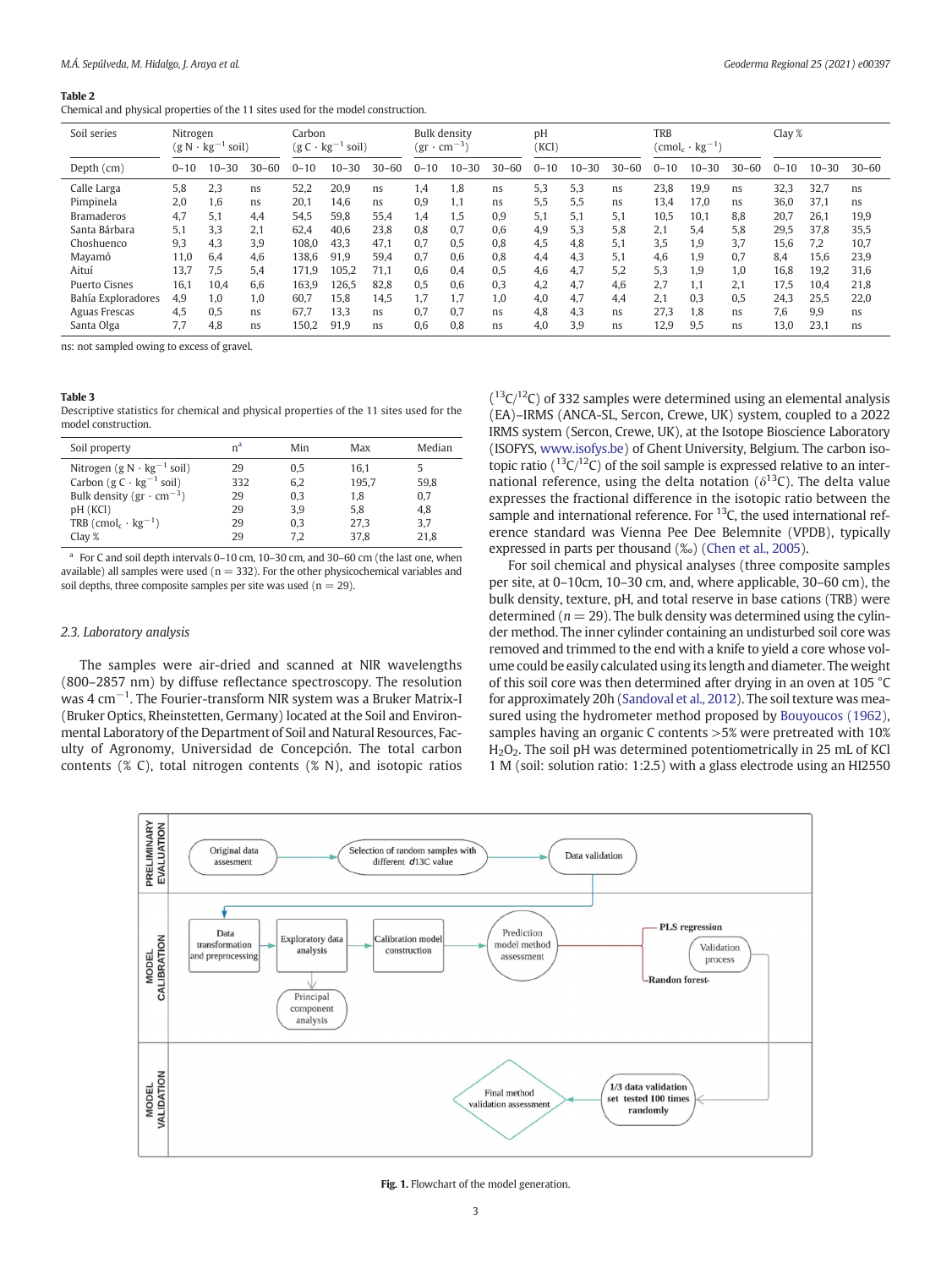<span id="page-3-0"></span>meter (Hanna Instruments, US). The total reserve in base cations was measured (TRB, the sum of total Ca, Na, K, and Mg, in cmol $_{\rm c}$  kg $^{-1}$ ) by following the protocols published by [Herbillon \(1986\)](#page-7-0).

2.4. Data treatment, principal component analysis (PCA), model generation, and predictive model validation of  $\delta^{13}C$ 

From the total dataset ( $n = 332$ ), six samples were identified as outliers using a leverage  $\times$  studentised residual plot, obtained using the Pirouette software (Infometrix, Bothell, WA, USA) and eliminated from the set. An initial investigation of the structure of the data was performed with the Pirouette software by a PCA. NIR spectra of all samples were analysed together to visualise spontaneous relationships and clustering among all samples, natural clustering in the data, and outlier samples.

For model generation, the spectroscopy data were pretreated to eliminate nonlinearities produced by light scattering. For NIRS of soil, these include variability in the light scattering due to soil roughness, aggregates, structure, and particle size. The raw NIRS data were treated by smoothing (Savitzky–Golay filter, 11 points), multiplicative scatter correction (MSC), normalisation, and mean centering. MSCs are the most widely used preprocessing techniques for NIRS data. Artefacts or imperfections (e.g., undesirable scatter effects) are removed from the data matrix prior to data modelling ([Rinnan et al., 2009\)](#page-7-0). In the total dataset (332 samples), six samples from the Choshuenco site were identified as outliers and eliminated from the set. Prediction models were created using the pretreated data. The first models were generated by partial least-squares (PLS) regression, a standard method in the multi-variate analysis [\(Martens and Naes, 1989\)](#page-7-0). Leave-one-out cross validation was performed on the PLS model as an internal validation, which approximates the results that are likely to be obtained by an external validation. This method removes one sample from the training set, performs PLS regression on the remaining samples, predicts the value for the left-out sample, and then analyses the error. This process is repeated until every sample has been left out once. In this manner, the root mean square error of cross validation (RMSECV) is computed.

Using the pretreated data, a second set of models was generated using a random forest (RF) approach. RF implements the Breiman's RF algorithm for classification and regression based on a forest of trees using random inputs ([Cutler et al., 2012](#page-7-0)). The RF was generated through regression using 500 trees and 1534 variables (i.e., 1/3 of the total number of used waves lengths) at each split.

The capability of the model to predict  $\delta^{13}$ C of SOM for samples outside the training set was evaluated as follows: 1/3 of the data (111 samples) were selected randomly as the validation set, while the remaining 2/3 of the data were used to train the models. This was tested 100 times on randomly selected training and validation sets to evaluate the prediction abilities of the generated models within a single sample set.

The model performance was assessed based on the root mean square error of the prediction (RMSEP) of the validation set and based on the correlation between the predicted and measured  $\delta^{13}$ C values. As mentioned above, the sites selected to validate our model were carefully chosen to maximise climatic and physicochemical diversity. Additionally, a test was added in order to observe if enough diversity had been covered with the selection of sites. Prediction models were constructed using PLS (1 to 10latent variables) and RF. In this test; data from 10 sites was used to train the model and the remaining site used for validation, this was repeated for every site.

To investigate the origin of the predictability of  $\delta^{13}$ C by NIR spectra, we carried out Pearson correlation analyses between  $\delta^{13}$ C (measured by IRMS and predicted by the best PLS model) and several physicochemical variables (% C, % N, % clay, TRB). We used the NIR spectra (1100–2800 nm) to generate PLS models to predict these physicochemical variables. We visually compared the regression coefficients of these models to those of the best  $\delta^{13}$ C-predicting PLS model to identify potential shared wavelength bands between the models, which might indicate the causal correlation underlying the predictability of  $\delta^{13}$ C. As the physicochemical variables % N, % clay, and TRB were only available for the 0–10 cm, 10–30 cm, and in some cores, 30–60 cm intervals of one composite sample per site ( $n = 29$ ), whereas NIR spectra and IRMS data were only available at a finer depth resolution ( $n = 332$ ); the spectra and  $\delta^{13}C$ values were averaged accordingly before the pretreatment and model validations were carried out as described above.

Unless indicated otherwise, all data pretreatments and model generations were carried out using the statistical software R 3.6.2 and packages "prospectr", "pls", "Chemospec", "BBmisc", "clusterSim", "plsRglm", and "radiant.data".

# 3. Results

## 3.1. Sites and soil-selected characteristics

The climatic and soil taxonomic variety of the soils included in this study is illustrated in [Table 1](#page-1-0). [Table 2](#page-2-0) shows the physicochemical variation that the soils in this study covered. Generally, the carbon and nitrogen contents decreased with the depth. Large differences between the locations were observed. The clay content also varied along the transect and it was in the range of 7 to 37%. Low bulk densities  $(< 1 \text{ g cm}^{-3})$ were associated to Andisols and Inceptisols ([Table 3](#page-2-0)).

# 3.1.1. PCA as a clustering method

Fig. 2 shows a score plot of the first two principal components of a single PCA. The panels in Fig. 2a, b are coloured based on different criteria (for example, moisture and temperature regimes) using some of the data in [Table 1.](#page-1-0) However, this information did not force sample distribution



Fig. 2. PCA plots based on the NIR spectra of all samples used in this study ( $n = 332$ ). a) SMR and b) STR plots.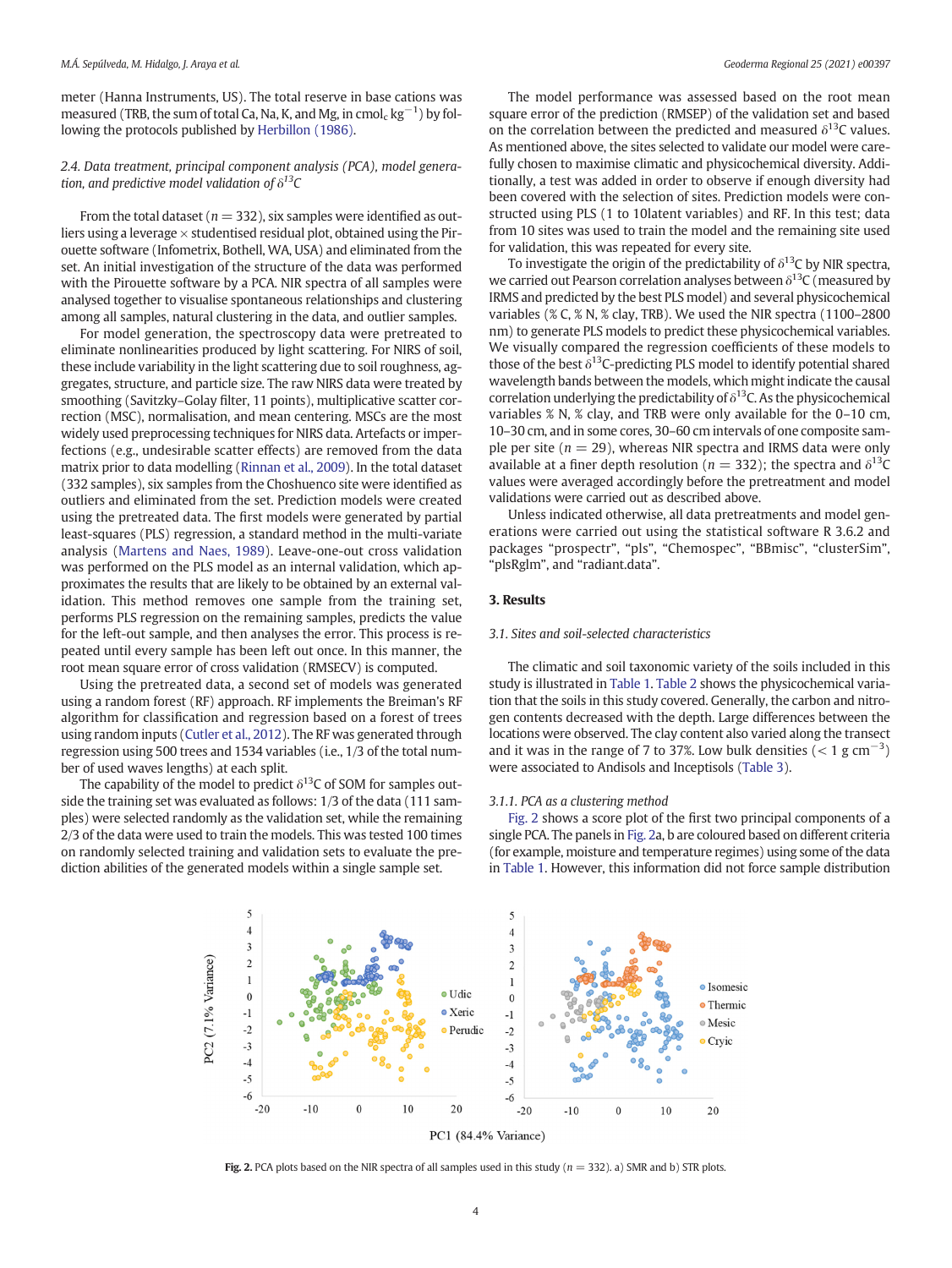<span id="page-4-0"></span>

Fig. 3. Averages and SDs of RMSECV and RMSEP for the PLS models as functions of the number of LVs and for the RF model determined using 100 randomly selected validation (111 samples) sets in the entire dataset (332 samples).

| Table 4                                                              |
|----------------------------------------------------------------------|
| Calibration and external validation performances of selected models. |

| Model type | Validation     | Random (1/3 of the dataset) |                   |       |  |  |  |  |
|------------|----------------|-----------------------------|-------------------|-------|--|--|--|--|
|            | $#$ I.V        | Var                         | <b>RMSEP</b>      | $R^2$ |  |  |  |  |
| <b>PLS</b> | 1              | $-87 + 16%$                 | $2.53 \pm 0.21\%$ | 0.1%  |  |  |  |  |
|            | 2              | $-66 + 18%$                 | $2.40 + 0.20\%$   | 2.9%  |  |  |  |  |
|            | 3              | $-6 + 10\%$                 | $1.98 + 0.28 %$   | 23.5% |  |  |  |  |
|            | $\overline{4}$ | $11 + 7%$                   | $1.81 + 0.19%$    | 28.6% |  |  |  |  |
|            | 5              | $26 + 5%$                   | $1.65 + 0.15%$    | 40.4% |  |  |  |  |
|            | 6              | $40 + 4%$                   | $1.49 + 0.10\%$   | 48.3% |  |  |  |  |
|            | 7              | $44 + 4%$                   | $1.44 + 0.08%$    | 49.8% |  |  |  |  |
|            | 8              | $48 + 3%$                   | $1.43 + 0.09\%$   | 49.2% |  |  |  |  |
|            | 9              | $55 + 4%$                   | $1.41 + 0.09%$    | 51.6% |  |  |  |  |
|            | 10             | $59 + 3%$                   | $1.38 \pm 0.10$ % | 54.1% |  |  |  |  |
| <b>RF</b>  | n.a.           | 73%                         | $1.15 + 0.09%$    | 62.5% |  |  |  |  |
| Average    | n.a.           | n.a.                        | $1.70 + 1.29%$    | n.a.  |  |  |  |  |

Average: a model using the average of  $\delta^{13}$ C of the training set as a common value for all validation samples, #LV: number of LVs used to construct the PLS model, RMSEP (mean  $\pm$  SD of 100 training iterations),  $R^2$  (Pearson correlation for the predicted  $\delta^{13}C$  as a function of the measured  $\delta^{13}$ C of the validation sets), n.a.: not applicable.

because PCA is an unsupervised pattern recognition method. In SMRs, it is possible to observe clustering between the same moisture regimes. Xeric soils (blue) seemed to be separated from perudic soils by PC2 (variance: 7.1%) and partially separated from udic soils by both PC1 and PC2. Udic soils were also separated from perudic soils by the contribution of the two PCs. In STRs, it is also possible to observe separate clusters in thermic, mesic, and cryic soils, while isomesic samples appear evenly scattered in the space described by the first two PCs. The similarity between soils with isomesic and mesic regimes is attributed mainly to their comparable mean annual soil temperature ranges. Another clustering pattern showed that mesic soils (grey) seemed to be separated from thermic soils by PC2. Similarly, the thermic regime (orange) in [Fig. 2b](#page-3-0) and xeric regime (blue) in [Fig. 2a](#page-3-0) are separated by PC2.

# 3.1.2. NIRS as a predictive method

The  $\delta^{13}$ C values ( $-31$  to  $-21.5%$ ), obtained by EA–IRMS, were used to train and validate the models. The average RMSECV and RMSEP of the PLS models for 100 randomly selected training (2/3 of the dataset) and validation (1/3 of the dataset) sets as functions of the number of latent variables (LVs) are shown in Fig. 3. Both RMSECV and RMSEP decreased with the increase in the number of LVs. The RMSEP of the model with five LVs (1.65  $\pm$  0.15‰) was only marginally better than that of a model where the average value of the calibration set was used as a single predictor for the validation set (RMSEP =  $1.70 \pm 1.29$ %). Therefore, only PLS models with six to ten LVs are analysed below. The average absolute difference between RMSECV and RMSEP for more than six LVs was  $0.11 \pm 0.08$ %. Thus, RMSECV is a good predictor of the RMSEP (Fig. 3).

In general, the RF model was better than the PLS models (Fig. 3 and Table 4). The average RMSEP for 100 randomly selected validation sets was 1.14  $\pm$  0.15‰, considerably better than that obtained by the PLS models.

The removal of one site from the training set to predict the  $\delta^{13}$ C of the omitted site had little to no effect on the model performance for 6 of the 11 sites , while for the remaining five sites omitting the site during the model training had a sever effect on its performance, see Fig. S1. The RF models, were much less affected by omitting one site during training than the models generated using PLS.

Notably, neither the  $\delta^{13}$ C values measured by IRMS nor those predicted by the best PLS model correlated significantly with the soil C and N contents, as shown in [Fig. 4](#page-5-0). However, the  $\delta^{13}$ C values correlated with the clay content ( $r_{(PLS)} = 0.74$ ,  $r_{(IRMS)} = 0.76$ ,  $p < 0.05$ ,  $n = 24$ ) and total reserve base cations ( $r_{(PLS)} = 0.70$ ,  $r_{(IRMS)} = 0.62$ ,  $p < 0.05$ ,  $n =$ 24). The correlations between the  $\delta^{13}$ C values derived from the IRMS and prediction slightly differed, likely owing to the loss of variation upon their averaging to match the composite samples for which soil physicochemical data were available.

The performances of the PLS models for the prediction of % C, % N, % clay, and TRB ranged from very good to mediocre, with the lower performances of the clay and N models possibly owing to the limited sample sizes (% C:  $n = 332$ , 10 LVs,  $R^2 = 0.87$ , RMSEP = 1.92  $\pm$ 0.09standard deviation (SD) %; % N:  $n = 29$ , 4 LVs,  $R^2 = 0.50$ , RMSEP  $= 3.61 \pm 0.67$  SD %; % clay: n = 29, 3 LVs, R<sup>2</sup> = 0.31, RMSEP = 8.86  $\pm$  0.82 SD %; TRB: n = 29, 7 LVs, R<sup>2</sup> = 0.81, RMSEP = 4.88  $\pm$  1.41 SD  $\text{cmol}_c$  kg<sup>-1</sup>). However, this is not a major issue as these models were generated only to visually compare their regression coefficients to those of the  $\delta^{13}$ C PLS model.

# 4. Discussion

Climate can affect soil carbon storage by changing, through photosynthesis, plant biomass inputs; by affecting rates of enzymatic microbial decomposition; and by altering geochemical properties that can protect soil organic matter from decomposition [\(Davidson, 2015\)](#page-7-0). The interactions of climatic and geochemical factors control soil organic carbon storage and turnover in grasslands ([Doetterl et al., 2015](#page-7-0)); but soil organic C density (SOCD) and its driving factors are also depending of the ecosystems and soil depth examined ([Wang et al., 2013](#page-7-0); [Guan](#page-7-0) [et al., 2019](#page-7-0)). [Wang et al. \(2013\)](#page-7-0) found that soil organic carbon and  $\delta^{13}$ C were correlated with soil characteristics across different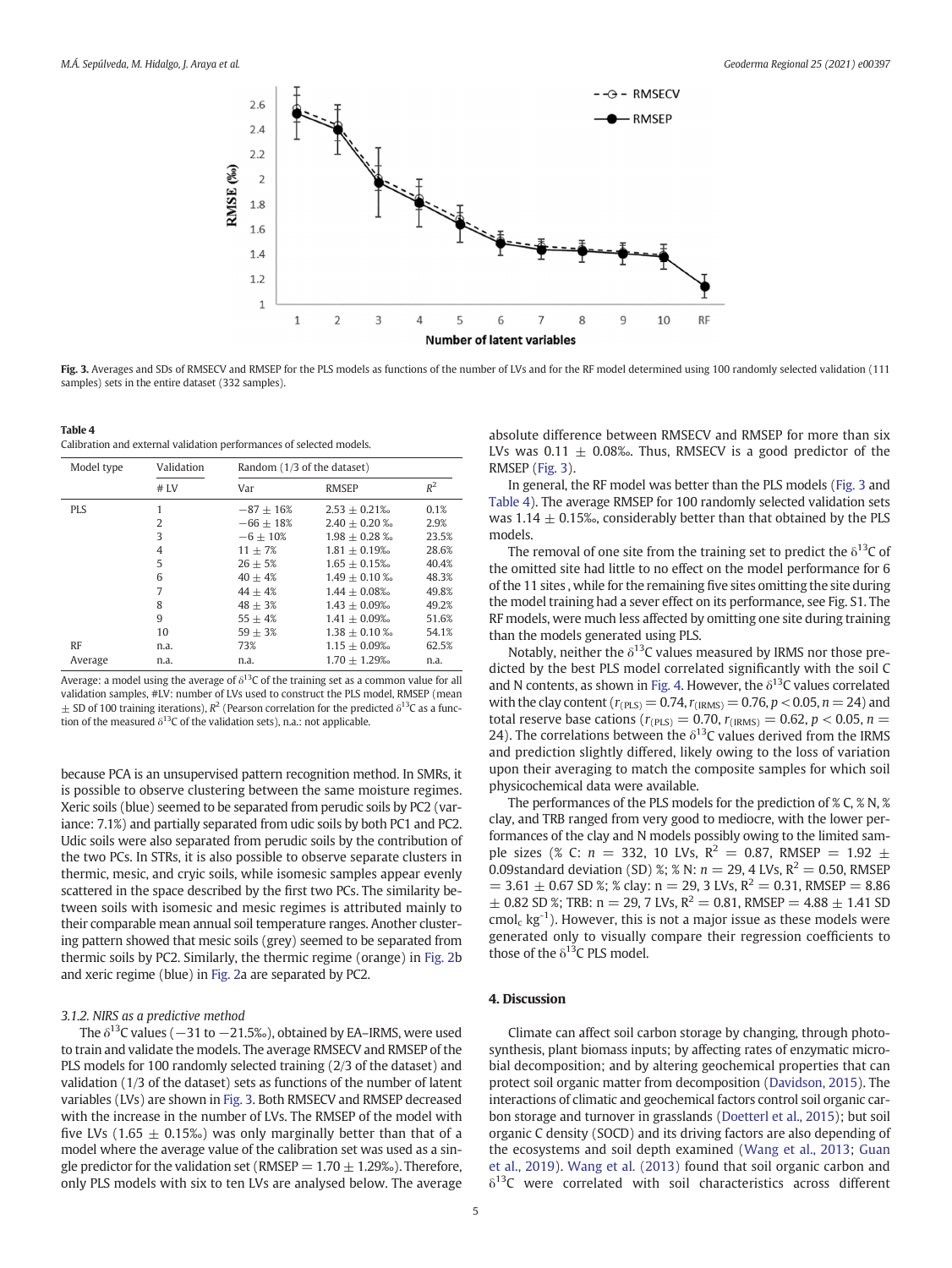<span id="page-5-0"></span>

Fig. 4. Regression coefficients of the NIR spectrum wavelengths used in the best PLS model to predict  $\delta^{13}C$  as well as for the PLS models, which predict the soil C content (% C), soil N content (% N), clay content (% clay), and TRB. Only the wavelength range of 1500 to 2750 nm is shown, as the wavelengths below 1500 nm did not contribute significantly to the models. The 10% of the wavelengths with the largest absolute regression coefficients in each model are highlighted in grey.

ecosystems (e.g. forest; meadow, steppe; croplands) and concluded that SOCD is a key contributor to the variation of soil  $\delta^{13}$ C. The spatial representation of the sampling sites in their study and in ours to cover spatial variability of soil organic carbon and  $\delta^{13}$ C across wide transects is challenging.

The stable isotope ratios of the life science elements carbon, hydrogen, oxygen, and nitrogen vary slightly, but significantly in major compartments of the earth ([Ghosh and Brand, 2003\)](#page-7-0). They provide a method to quantify the contributions of different components to the ecosystem exchange.  $^{13}$ C natural abundance measurements have helped understand soil carbon dynamics and develop kinetically defined SOC pool sizes and turnover rates [\(Paul, 2016\)](#page-7-0). Better understanding of soil carbon dynamics is essential to understand the roles of soil carbon in the carbon cycle and feedback mechanisms in climate changes. Thus, the measurement of soil carbon dynamics requires an accurate assessment of isotopic variations, which can be distinguished by mass spectrometric measurements of soil samples [\(Ghosh and Brand,](#page-7-0) [2003\)](#page-7-0). However, low-cost soil analysis alternatives are needed because the number of samples involved in such studies is large. Our study included different soil types and profiles under different environmental conditions to calibrate a predictive model and estimate  $\delta^{13}$ C using NIRS, which covers a larger environmental gradient.

Exploratory analysis results (PCA) showed that the NIR spectra of the soils cluster is based on climatic regimes [\(Fig. 2](#page-3-0)) indicating that the climate shapes the soil physicochemistry, as reflected in the NIR spectra. Thus, the chemical information contained in the spectra is correlated with environmental variables. The PLS approach is a standard method in chemometrics [\(Wold et al., 2001\)](#page-7-0), and it is a common regression method used to predict  $\delta^{13}$ C [\(Martens and Naes, 1989](#page-7-0)). RFs have been successfully used for various applications in several disciplines.

They provide a multi-purpose method that is applicable to both regression and classification problems, including multi-class classification ([Cutler et al., 2012](#page-7-0)). NIRS calibration data for  $^{13}$ C EA–IRMS [\(Table 4\)](#page-4-0) show that it is possible to generate a suitable predictive model. Our primary concern was to select the correct method for the generation of a model to predict  $\delta^{13}$ C in Chilean soils. We used RMSEP to assess the number of chosen components, so that the model has adequate information to provide reliable predictions. Conversely, if too many components are chosen, the model would have noise as well as information, which would lead to less reliable predictions to be included to maximise the prediction capacity of the model and avoid over-fitting. The edaphoclimatic conditions in Chile are extremely variable. Thus, reliability is required for the development of a model for this type of transect. A model trained with soils having a large physicochemical variability is required. We evaluated the performances of the two methods for NIRS-based  $\delta^{13}$ C prediction by their RMSEP values. RMSEP is a helpful measure of accuracy because it reflects the average differences between the measured and predicted values. Therefore, the model with more components was selected for PLS regression ([Table 4](#page-4-0), [Fig. 3](#page-4-0)). As for both models (PLS and RF), the whole dataset was used and split into 2/3 (fit) and 1/3 (validation) sets randomly (repeated 100 times), and our approach provides a true assessment of the capability of the model to predict  $^{13}$ C of samples within a sampling set. We evaluated the two methods for generation of models based on the validation set performances and qualities of the  $\delta^{13}$ C values predicted using the NIRS data. The RMSEP values of the RF and PLS (with ten LVs) models were 1.15‰ and 1.38‰, respectively. [Winowiecki et al.](#page-7-0) [\(2017\)](#page-7-0) used similar models for soils in Africa under C3 and C4 plant species and obtained RMSEP = 1.95 and  $R^2$  = 0.80 using PLS regression. For the RF approach they presented an average RMSEP of 1.77‰ and  $R^2$  of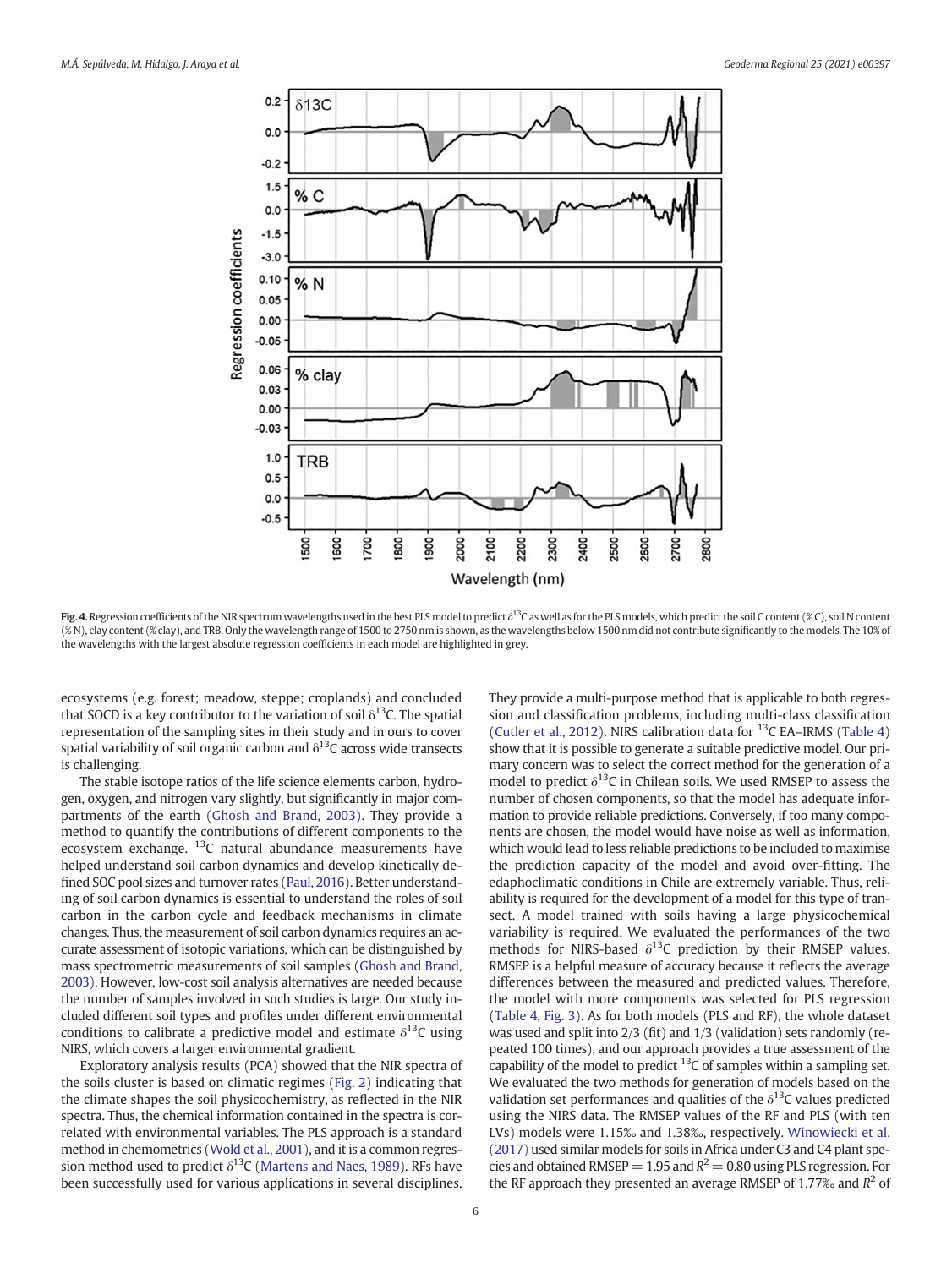0.84. The  $R^2$  values of the RF and PLS (with 10 LVs) models were 62.5 and 54.1, respectively ([Table 4\)](#page-4-0). Our results are similar to those reported by [Winowiecki et al. \(2017\)](#page-7-0) and [Fuentes et al. \(2012\).](#page-7-0) In the three studies, the samples represent various conditions, such as vegetation classes ([Winowiecki et al., 2017](#page-7-0)), crop residues and rotations ([Fuentes et al.,](#page-7-0) [2012](#page-7-0)), and edaphoclimatic conditions (ours). The results obtained in these studies favour the use of NIRS as a predictive method, providing stable and rapid readings of <sup>13</sup>C in SOC. In this study, we further showed that the use of NIRS for  $\delta^{13}$ C prediction is feasible at different soil depths along large transects with diverse soil types across Chile, which supports the studies on carbon dynamics in soils during climate changes.

We selected contrasting soils to test the spectral method capacity to adapt to the variability of conditions in the Chilean transect in order to found a general model. The selection of sites to train a predictive model has a large effect on the capability of the model to predict  $\delta^{13}C$ of other sites. While some sites appeared to belong to a similar 'class' (i.e. they could still be well predicted when not included in the training set), other sites had unique features that interferes with the model's predictive capacity to estimate their  $\delta^{13}$ C if they were not included in the training set (Fig. S1). Despite this, including samples of all sites for training a general model capable of predicting  $\delta^{13}$ C from all the selected sites with acceptable accuracy could still be constructed. In general, the models constructed using RF, performed better to predict samples from sites outside the training set than PLS models. Generating separate models for per site 'class' could largely improve the performance of the predictive model within that class. Unfortunately, a criterion to separate the sites into classes 'a priori' (e.g. based on physicochemical, climatic, geographic parameters) could not be encountered using the current dataset. Therefore, we recommend a dedicated training data set per soil type (once is defined which types could be grouped in a site 'class') for a more robust and precise prediction of  $^{13}C$  in soil profiles.

To investigate the origin of the predictability of  $\delta^{13}$ C by NIR spectra, we analysed the regression vectors of the  $\delta^{13}$ C-predicting PLS model and compared it to models predicting the soil C and N contents, clay content ([Fig. 4\)](#page-5-0) as a proxy for physical and chemical weathering, and total reserve base ions as a proxy for chemical weathering. The regression vectors of the models consist of the regression coefficients of all wavelengths in the NIR spectra, and thus reflect the importance of a given wavelength for the prediction of the various response variables. In [Fig. 4](#page-5-0) is also possible to observe differences in peaks of NIR spectrum, in the range of 2300 to 2400 nm, when comparing C% and  $\delta^{13}$ C. Vibrational differences, probably due to mass and chemical environment interaction of the isotopes, could be the reason why this characteristic signal is produced that allows us to establish a clear difference between C content and 13C abundance. In literature this range of wavelengths bands is known to correspond with combinations of vibrations of C–H and C–C ([Mielke and Sobczyk, 2006](#page-7-0); [Stenberg et al., 2010](#page-7-0)). However, although it is clear that the presence of a  $^{13}$ C molecule will clearly shift C–H and C–C vibration to lower shorter wavelengths, the effect that this has on PLS regression explanatory wavelength is much less clear. As it will be a result on the effect of multiple C–C and C–H vibration types simultaneously.

The spectra start at 2778 nm in the MIR range, which is known to be related to signals from O–H vibration of acid groups, which can be related to degradation. The  $\delta^{13}$ C model draws influential information around 2753 nm and 2723 nm. These peaks are also important for prediction of soil C content, TRB, and clay. The influential pattern between 2150 and 2400 nm is shared with the models predicting clay and TRB, while it does not fit the pattern of C and N prediction. This band of wavelengths is known to correspond with combinations of vibrations of C–H and C–C [\(Mielke and Sobczyk, 2006](#page-7-0); [Stenberg et al., 2010](#page-7-0)). A strong negative peak between 2000 and 1800 nm is partly shared with the model predicting soil C. This region is typically considered to correspond with the overtone of  $C=O$  and combinations with O–H stretching (O–H stretching is not informative, but the resulting adsorption can be

combination with a C–C or C–H or C–O stretches that are relevant) ([Stenberg et al., 2010\)](#page-7-0). We thus found indications that the prediction of  $\delta^{13}$ C values draws its most influential information from the same NIR ranges as the prediction of soil C, clay content and total reserve base ions. This, together with the strong correlation of  $\delta^{13}$ C values with clay content and TRB, suggests that  ${}^{13}C/{}^{12}C$  ratio of SOC may be related to soil mineralogical properties, and that thus also the spectral prediction of  $\delta^{13}$ C works in parts via this correlative relationship. Possible mechanisms could be that soil mineralogical properties affect carbon decomposition via physical or chemical protection ([Davidson, 2015](#page-7-0); [Doetterl et al., 2015](#page-7-0)) which in turn is known to affect  $\delta^{13}$ C values of SOM ([Accoe et al., 2003](#page-7-0)).

According to [Zornoza et al. \(2008\),](#page-7-0) high demands exist for rapid and predictive soil data acquisitions in environmental monitoring, soil quality assessment, and emerging methods of soil analysis. They correlated the soil fertility and physical and biological properties using NIRS. In this study, we obtained acceptable predictions for the two selected models, and then, based on RMSEP and  $R^2$ , the RF model was chosen as the best model.

NIRS is considerably more affected by the physical structure variability caused by unrelated parameters, such as soil roughness, aggregates, structure, and particle size (size of aggregates, porosity, water) ([Bellon-](#page-7-0)[Maurel and Mc Bratney, 2011;](#page-7-0) [Reyna et al., 2017\)](#page-7-0), in comparison to Mid-Infrared (MIR) spectroscopy, which is another low-cost and easyto-use alternative technique, NIR requires a simpler sample preparation than that of MIR. A strong further advantage of NIR is that is already widely established for quantification of a wide range of soil properties ([Reeves and McCarty, 2001;](#page-7-0) [Blanco and Villarroya, 2002](#page-7-0); [Gomez et al.,](#page-7-0) [2008\)](#page-7-0).

NIR spectra were used to obtain a regression model. Abundant information is contained in the spectral data. However, only a few latent variables are necessary to obtain a good correlation with the predicted property (in this case,  $\delta^{13}C$ ). For reliability of this technique, it is necessary to include a large number of samples from zones with wide ranges of values of soil properties ([Zornoza et al., 2008\)](#page-7-0). In this study, we covered various soils, which largely differed in different properties, and we used them to correlate the spectral data to  $^{13}$ C. Thus, the calibrations are valid for important and different environmental systems. According to [Eiler \(2013\)](#page-7-0), "historical precedence suggests that no emerging analytical capability grows to its full potential unless it meets a serious need in the applied sciences".

# 5. Conclusion

A prediction model for  $\delta^{13}$ C based on NIRS data was developed using the PLS regression and RF approaches. Better results were obtained by the latter approach. The RMSEP parameters of both models indicated that NIRS can be used to predict  $\delta^{13}$ C for various soil profiles. The stable and rapid readings of  ${}^{13}$ C of SOC obtained in this study support the use of NIRS as a predictive method in soil analysis and as a nondestructive waste-free method for the studies on carbon dynamics in soil. As expected the selection of samples for model training has a large impact on the capability of the generated predictive model. We are aware that the quality of the model to predict samples decreases with sites that differ from the calibration samples in terms of their spectral properties, but they are very well suited to predict similar samples, within the sites with similar spectral characteristics to the sites described in the supplementary information, thus still useful to speed up analyses for large areas and or different depths. A country like Chile has a large environmental variability that hinders the accuracy of predictions. At this point, if this approach for training is followed, it has the advantage we can use the spectrometric method for different soil types, but the likely at the expense of lower prediction accuracy; the disadvantage is if we add another site (not included in the training) we fail to predict the  $^{13}$ C. Generating separate models for per site 'class' could largely improve the performance of the predictive model within that class.